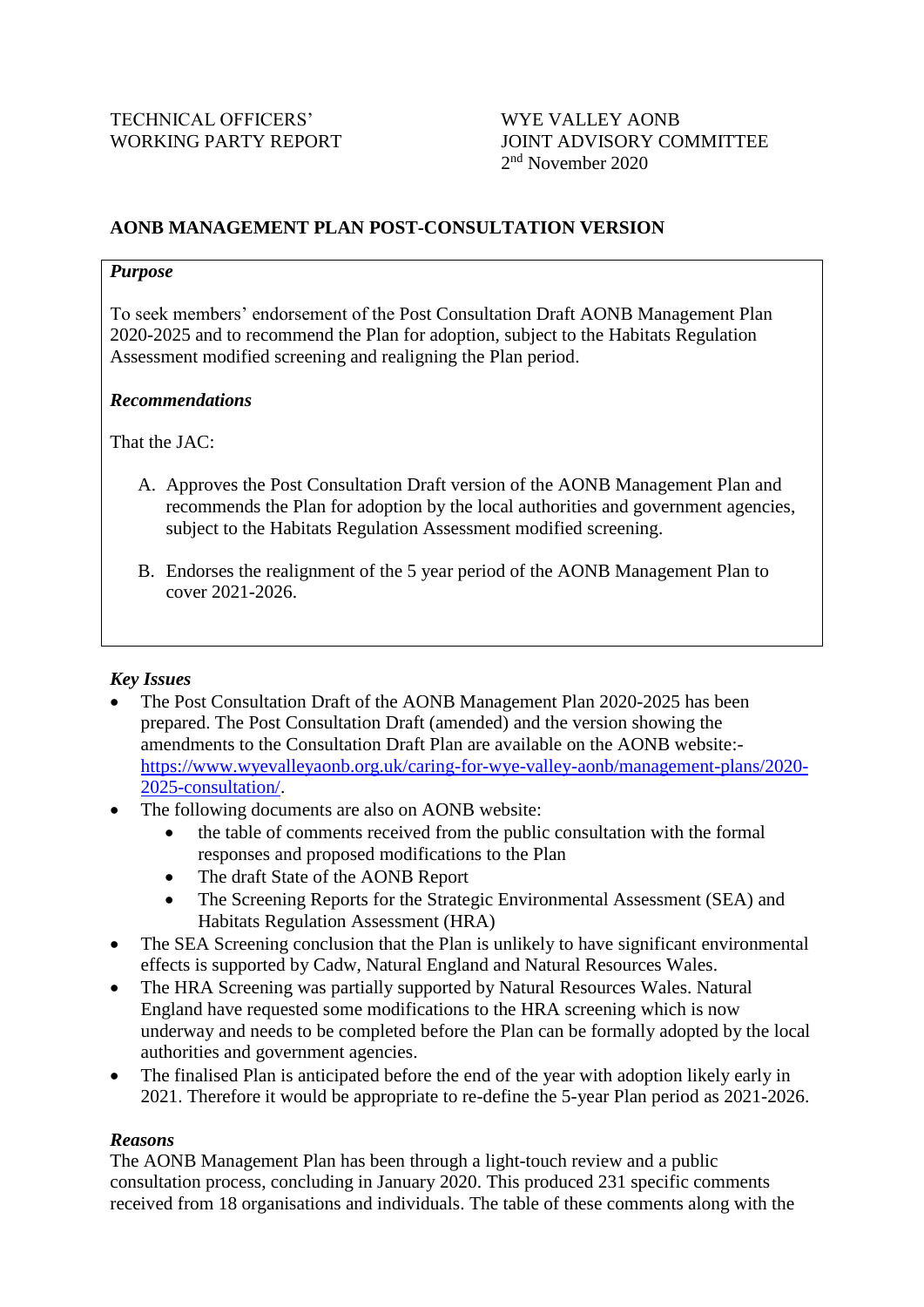response and recommended amendments to the Plan is available on the AONB website: [https://www.wyevalleyaonb.org.uk/wp-content/uploads/dlm\\_uploads/AONB-MP](https://www.wyevalleyaonb.org.uk/wp-content/uploads/dlm_uploads/AONB-MP-consultation-draft-Comments-and-Responses-Sept-2020.pdf)[consultation-draft-Comments-and-Responses-Sept-2020.pdf.](https://www.wyevalleyaonb.org.uk/wp-content/uploads/dlm_uploads/AONB-MP-consultation-draft-Comments-and-Responses-Sept-2020.pdf)

The preparation of the Post-Consultation draft AONB Management Plan has been delayed primarily due to the impacts and pressures caused by the Coronavirus Pandemic. The Post-Consultation draft is now published with versions showing the amendments as Tracked Changes and an amended version with all responses incorporated. These are available on the AONB website: [https://www.wyevalleyaonb.org.uk/caring-for-wye-valley](https://www.wyevalleyaonb.org.uk/caring-for-wye-valley-aonb/management-plans/2020-2025-consultation/)[aonb/management-plans/2020-2025-consultation/.](https://www.wyevalleyaonb.org.uk/caring-for-wye-valley-aonb/management-plans/2020-2025-consultation/)

The Strategic Environmental Assessment (SEA) Directive (2001/42/ EC) and Regulations apply to AONB Management Plans. Similarly the requirement for a Habitats Regulation Assessment (HRA) is outlined in Habitats Directive (92/43/EEC) and relates to the effects of the Plan on the internationally important habitats (Natura 2000 sites) and protected species for which the area is classified. Separate Screening Reports for the SEA and HRA of the Consultation Draft Management Plan were carried out. These are available on the AONB website (at the bottom of the webpage link above). These focused on the modifications from the previous Plan. The purpose of the SEA and HRA Directives is to ensure that plans and programmes that are likely to have significant effects on the environment are subjected to a strategic level (high and overarching) assessment during their preparation, to inform decisionmakers and stakeholders of their likely effects, including for the HRA any in-combination effects with other plans.

The Countryside and Rights of Way (CRoW) Act 2000, Sections 89 and 90, require local authorities to publish AONB Management Plans at not more than five year intervals. The current Plan is dated 2015-2020, the Consultation Draft Management Plan (September 2019) was dated 2020-2025. However, as a consequence of the slippage in the finalising of the reviewed Plan, primarily due to the impacts of the Coronavirus Pandemic, it would be appropriate to redefine the period of the new five year AONB Management Plan to commence in the New Year. Therefore it is proposed that the new AONB Management Plan will be for the period 2021-2026.

The State of the AONB Report (SoAR) establishes a foundation for measuring change, beneficial or adverse, in the state or condition of the AONB. Reporting on the State of the AONB provides a baseline for understanding the Special Qualities and the trends and pressures on the AONB. The draft SoAR is available on the AONB website: [https://www.wyevalleyaonb.org.uk/wp-content/uploads/dlm\\_uploads/State-of-the-AONB-](https://www.wyevalleyaonb.org.uk/wp-content/uploads/dlm_uploads/State-of-the-AONB-Report-2020-v5.pdf)[Report-2020-v5.pdf.](https://www.wyevalleyaonb.org.uk/wp-content/uploads/dlm_uploads/State-of-the-AONB-Report-2020-v5.pdf)

### *Implications*

The SEA Screening Report was submitted for statutory consultation and responses were received from Cadw, Natural England (NE) and Natural Resources Wales (NRW). The conclusion of the submitted screening report is that "the Strategic Environmental Assessment will not be required for the Wye Valley AONB Management Plan. This is because the plan is unlikely to display significant environmental effects". This conclusion was supported by Cadw, NE and NRW.

The HRA Screening Report was assessed by NE & NRW. The Assessment undertaken considered the effects of the proposed changes to the Management Plan between the 2015-20 Plan and the Consultation Draft Plan 2020-2025. In considering the changes proposed to the